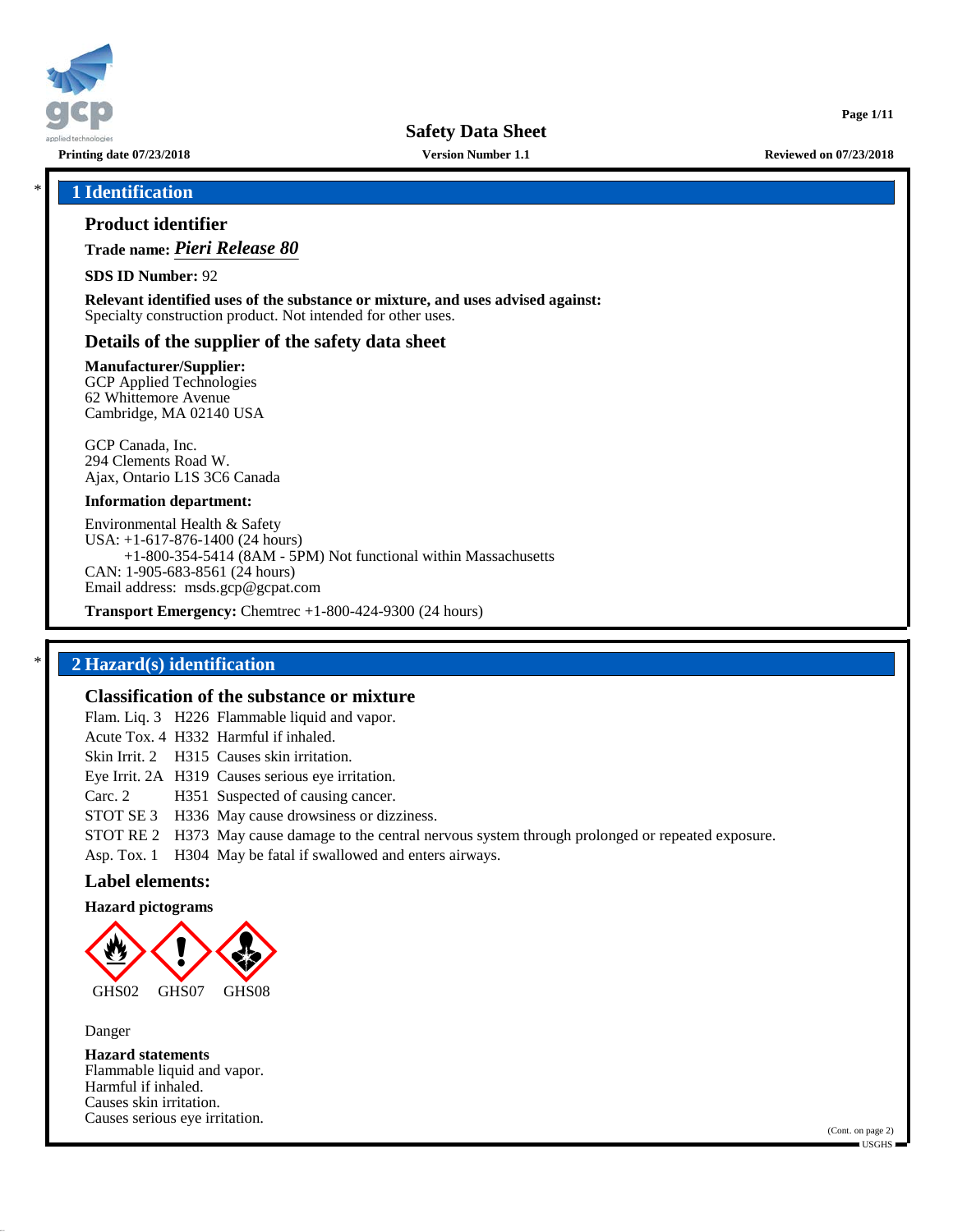**Printing date 07/23/2018 Version Number 1.1 Reviewed on 07/23/2018**

## **Trade name:** *Pieri Release 80*

|                                                                                                     | (Cont. from page 1) |
|-----------------------------------------------------------------------------------------------------|---------------------|
| Suspected of causing cancer.                                                                        |                     |
| May cause drowsiness or dizziness.                                                                  |                     |
| May cause damage to the central nervous system through prolonged or repeated exposure.              |                     |
| May be fatal if swallowed and enters airways.                                                       |                     |
| <b>Precautionary statements</b>                                                                     |                     |
| Obtain special instructions before use.                                                             |                     |
| Do not handle until all safety precautions have been read and understood.                           |                     |
| Keep away from heat/sparks/open flames/hot surfaces. - No smoking.                                  |                     |
| Ground/bond container and receiving equipment.                                                      |                     |
| Use explosion-proof electrical/ventilating/lighting/equipment.                                      |                     |
| Use only non-sparking tools.                                                                        |                     |
| Take precautionary measures against static discharge.                                               |                     |
| Do not breathe dust/fume/gas/mist/vapors/spray.                                                     |                     |
| Avoid breathing dust/fume/gas/mist/vapors/spray                                                     |                     |
| Wash thoroughly after handling.                                                                     |                     |
| Use only outdoors or in a well-ventilated area.                                                     |                     |
| Avoid release to the environment.                                                                   |                     |
| Wear protective gloves / eye protection / face protection.                                          |                     |
| If swallowed: Immediately call a poison center/doctor.                                              |                     |
| Do NOT induce vomiting.                                                                             |                     |
| If on skin (or hair): Take off immediately all contaminated clothing. Rinse skin with water/shower. |                     |
| IF exposed or concerned: Get medical advice/attention.                                              |                     |
| Get medical advice/attention if you feel unwell.                                                    |                     |
| Take off contaminated clothing and wash it before reuse.                                            |                     |
| If skin irritation occurs: Get medical advice/attention.                                            |                     |
| In case of fire: Use for extinction: Carbon dioxide.                                                |                     |
| Store in a well-ventilated place. Keep cool.                                                        |                     |
| Dispose of contents/container in accordance with local/regional/national/international regulations. |                     |
|                                                                                                     |                     |

## **Hazard description:** Flammable **NFPA ratings (scale 0 - 4)**



## **HMIS-ratings (scale 0 - 4)**

**HEALTH FIRE REACTIVITY** \*3 2  $\overline{0}$  Reactivity = 0 Health  $= *3$  $Flammability = 2$ 

## **Other hazards**

### **Results of PBT and vPvB assessment**

**PBT:** Not applicable. **vPvB:** Not applicable.

# \* **3 Composition/information on ingredients**

## **Chemical characterization: Mixture**

|                  | <b>Hazardous components:</b>      |                   |
|------------------|-----------------------------------|-------------------|
|                  | 8052-41-3 Stoddard solvent        | 50-100%           |
|                  | 95-63-6 $1,2,4$ -trimethylbenzene | $2.5 - 10\%$      |
|                  | 67-63-0 Isopropanol               | $2.5 - 10\%$      |
| 1330-20-7 Xylene |                                   | $1 - 3\%$         |
|                  | $100-41-4$ Ethylbenzene           | $0.1 - 1\%$       |
|                  | 91-20-3 Naphthalene               | $0.1 - 1\%$       |
|                  |                                   | (Cont. on page 3) |
|                  |                                   | USGHS ·           |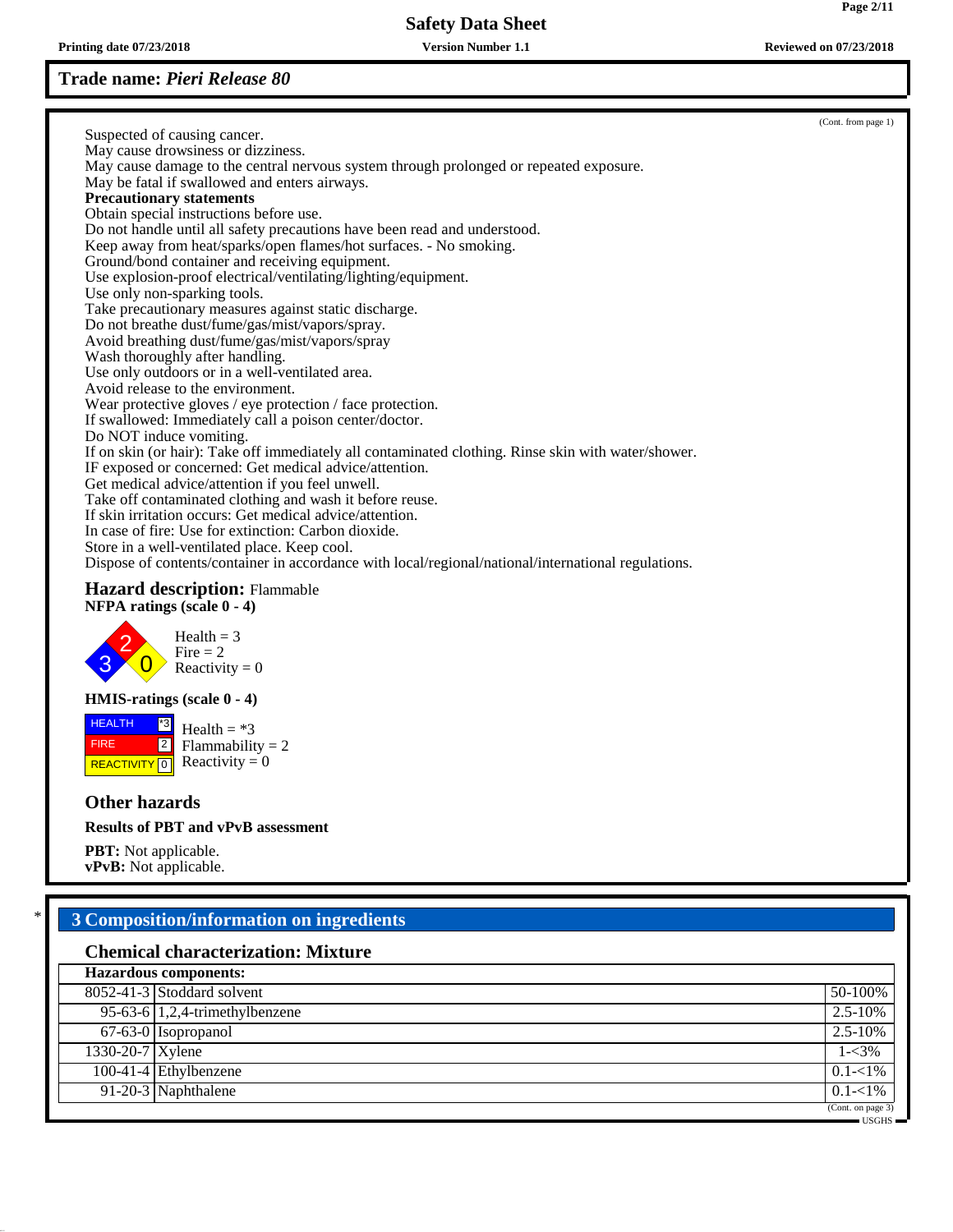## **Trade name:** *Pieri Release 80*

(Cont. from page 2)

**Page 3/11**

**Additional information:** Non-hazardous ingredients may be listed in Section 15; Right-To-Know disclosure.

## \* **4 First-aid measures**

## **Description of first aid measures**

**General information:** Get medical advice/attention if you feel unwell.

#### **After inhalation:**

Supply fresh air. If required, provide artificial respiration. Keep patient warm. Consult doctor if symptoms persist.

#### **After skin contact:**

Immediately wash contaminated skin with soap or mild detergent and water. If this chemical soaks clothing, immediately remove clothing and wash skin.

#### **After eye contact:**

Rinse opened eye for several minutes under running water.

Rinse cautiously with water for several minutes.

#### **After swallowing:**

Do NOT induce vomiting.

Do not induce vomiting; immediately call for medical help.

Never give anything by mouth to an unconscious person.

#### **Information for doctor:**

#### **Most important symptoms and effects, both acute and delayed**

Harmful: may cause lung damage if swallowed.

Irritating to eyes.

**Indication of any immediate medical attention and special treatment needed** No further relevant information available.

## **5 Fire-fighting measures**

**Extinguishing media**

**Suitable extinguishing agents:** CO2, sand,extinguishing powder. Do not use water.

**Special hazards arising from the substance or mixture** No further relevant information available.

**Additional information** Collect contaminated fire fighting water separately. It must not enter the sewage system.

## **6 Accidental release measures**

## **Personal precautions, protective equipment and emergency procedures**

Wear protective equipment. Keep unprotected persons away.

**Environmental precautions:** Prevent seepage into sewage system, workpits and cellars.

## **Methods and material for containment and cleaning up:**

Contain and/or absorb spill with inert material (i.e. sand, vermiculite) then place in a suitable container.

Sweep up spilled product into receptacles.

Dispose contaminated material as waste according to section 13 of the SDS.

#### **Reference to other sections**

See Section 7 for information on safe handling.

(Cont. on page 4) USGHS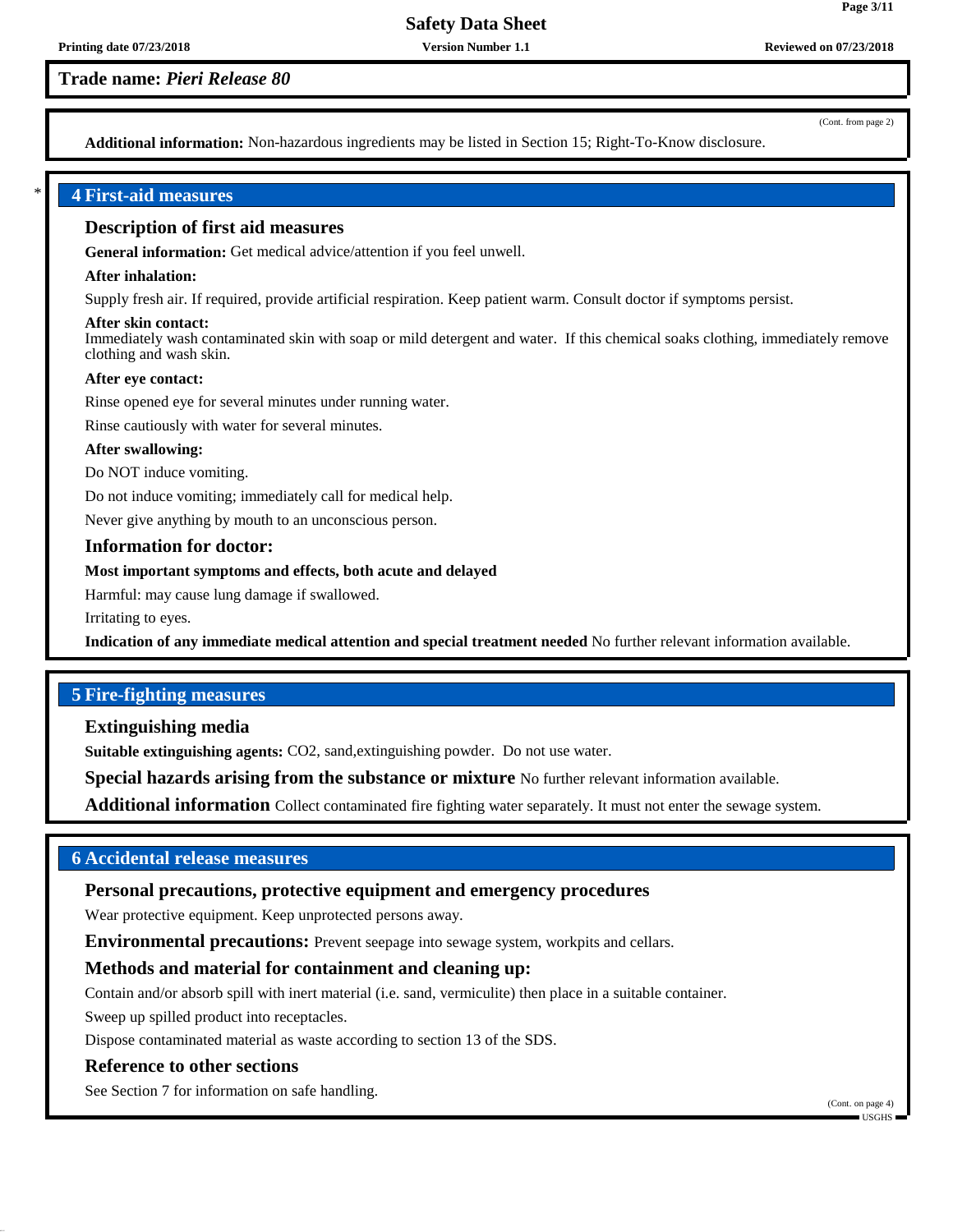**Printing date 07/23/2018 Version Number 1.1 Reviewed on 07/23/2018**

**Trade name:** *Pieri Release 80*

See Section 8 for information on personal protection equipment.

See Section 13 for disposal information.

## **7 Handling and storage**

## **Handling:**

## **Precautions for safe handling**

Avoid contact with skin.

Open and handle receptacle with care.

Prevent formation of aerosols.

Flammable mixtures with air can be formed in emptied containers. Do not puncture, cut, drill, heat or weld uncleaned drums. Avoid contact with eyes.

## **Information about protection against explosions and fires:**



Keep ignition sources away - Do not smoke.

Use only in explosion protected area.

Protect against electrostatic charges.

Use explosion-proof apparatus / fittings and spark-proof tools.

Empty containers may retain hazardous residue, both liquid and vapor.

Ensure good interior ventilation, especially at floor level. (Fumes are heavier than air).

## **Conditions for safe storage, including any incompatibilities**

**Storage:**

**Requirements to be met by storerooms and receptacles:** Store in a cool location.

**Information about storage in one common storage facility:** Use only in explosion protected area.

**Further information about storage conditions:** Keep receptacle tightly sealed.

Specific end use(s) No further relevant information available.

## \* **8 Exposure controls/personal protection**

**Additional information about design of technical systems:** No further data; see item 7.

**Control parameters**

| Components with limit values that require monitoring at the workplace:                             |
|----------------------------------------------------------------------------------------------------|
| 8052-41-3 Stoddard solvent                                                                         |
| PEL (USA) Long-term value: 2900 mg/m <sup>3</sup> , 500 ppm                                        |
| REL (USA) Long-term value: 350 ppm<br>Ceiling limit value: $1800*$ mg/m <sup>3</sup><br>$*15$ -min |
| TLV (USA) Long-term value: $525 \text{ mg/m}^3$ , 100 ppm                                          |
| 67-63-0 Isopropanol                                                                                |
| PEL (USA) Long-term value: 980 mg/m <sup>3</sup> , 400 ppm                                         |
| (Cont. on page $5$ )                                                                               |

USGHS

(Cont. from page 3)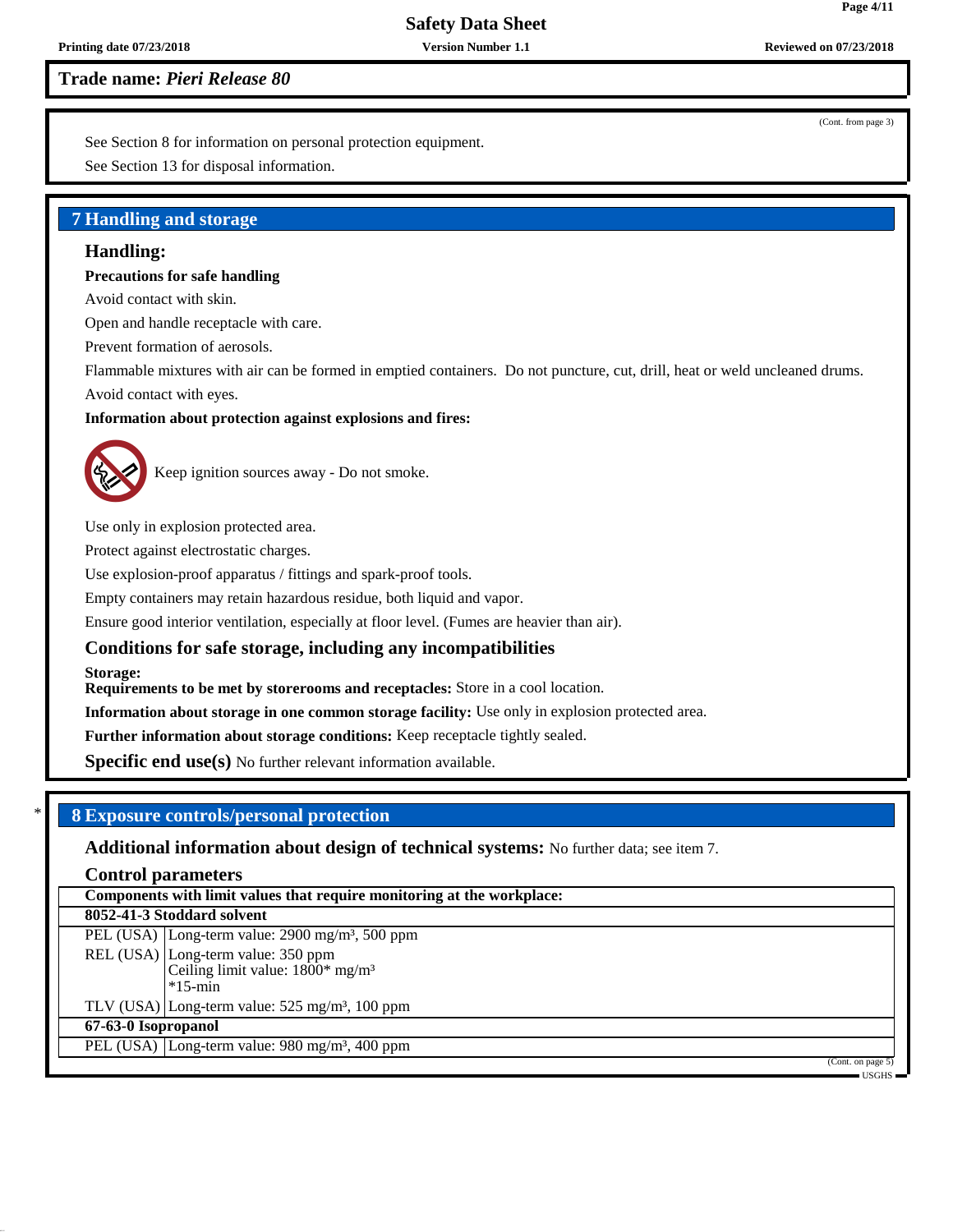## **Trade name:** *Pieri Release 80*

|                             | (Cont. from page 4)                                                                                                        |
|-----------------------------|----------------------------------------------------------------------------------------------------------------------------|
|                             | REL (USA) Short-term value: $1225 \text{ mg/m}^3$ , 500 ppm                                                                |
|                             | Long-term value: $980 \text{ mg/m}^3$ , $400 \text{ ppm}$                                                                  |
|                             | TLV (USA) Short-term value: 984 mg/m <sup>3</sup> , 400 ppm                                                                |
|                             | Long-term value: $492 \text{ mg/m}^3$ , $200 \text{ ppm}$                                                                  |
|                             | BEI                                                                                                                        |
|                             | 95-63-6 1,2,4-trimethylbenzene                                                                                             |
|                             | REL (USA) Long-term value: 125 mg/m <sup>3</sup> , 25 ppm                                                                  |
|                             | TLV (USA) Long-term value: $123 \text{ mg/m}^3$ , $25 \text{ ppm}$                                                         |
| 1330-20-7 Xylene            |                                                                                                                            |
|                             | PEL (USA) Long-term value: 435 mg/m <sup>3</sup> , 100 ppm                                                                 |
|                             | REL (USA) Short-term value: $655 \text{ mg/m}^3$ , 150 ppm                                                                 |
|                             | Long-term value: $435 \text{ mg/m}^3$ , $100 \text{ ppm}$                                                                  |
|                             | TLV (USA) Short-term value: $651$ mg/m <sup>3</sup> , 150 ppm<br>Long-term value: $434 \text{ mg/m}^3$ , $100 \text{ ppm}$ |
|                             | <b>BEI</b>                                                                                                                 |
| 91-20-3 Naphthalene         |                                                                                                                            |
|                             | PEL (USA) Long-term value: 50 mg/m <sup>3</sup> , 10 ppm                                                                   |
|                             | REL (USA) Short-term value: $75 \text{ mg/m}^3$ , 15 ppm                                                                   |
|                             | Long-term value: $50 \text{ mg/m}^3$ , $10 \text{ ppm}$                                                                    |
|                             | TLV (USA) Long-term value: $52 \text{ mg/m}^3$ , 10 ppm                                                                    |
|                             | Skin; BEI                                                                                                                  |
|                             | Ingredients with biological limit values:                                                                                  |
| 67-63-0 Isopropanol         |                                                                                                                            |
| BEI (USA) 40 mg/L           |                                                                                                                            |
|                             | Medium: urine<br>Time: end of shift at end of workweek                                                                     |
|                             | Parameter: Acetone (background, nonspecific)                                                                               |
| 1330-20-7 Xylene            |                                                                                                                            |
|                             | BEI (USA) $ 1.5 \text{ g/g}$ creatinine                                                                                    |
|                             | Medium: urine                                                                                                              |
|                             | Time: end of shift                                                                                                         |
|                             | Parameter: Methylhippuric acids                                                                                            |
|                             | <b>Additional information:</b> The lists that were valid during the creation were used as basis.                           |
| <b>Exposure controls</b>    |                                                                                                                            |
|                             | <b>Personal protective equipment:</b>                                                                                      |
|                             | General protective and hygienic measures:                                                                                  |
|                             | Avoid contact with the eyes and skin.                                                                                      |
|                             | The usual precautionary measures for handling chemicals should be followed.                                                |
| <b>Breathing equipment:</b> |                                                                                                                            |

A chemical cartridge respirator with organic vapor cartridge is required if occupational exposure limits are exceeded. A dust/mist cartridge or prefilter may be needed in addition to control exposure to mist. Supplied air respirator (SCBA) is required at exposure levels above the capabilities of a chemical cartridge respirator.

**Protection of hands:** Gloves should be worn to prevent skin contact and should be impermeable and resistant to the product.

**Material of gloves** Gloves should be worn to prevent skin contact and should be impermeable and resistant to the product.

**Eye protection:**



Safety glasses with side shield protection.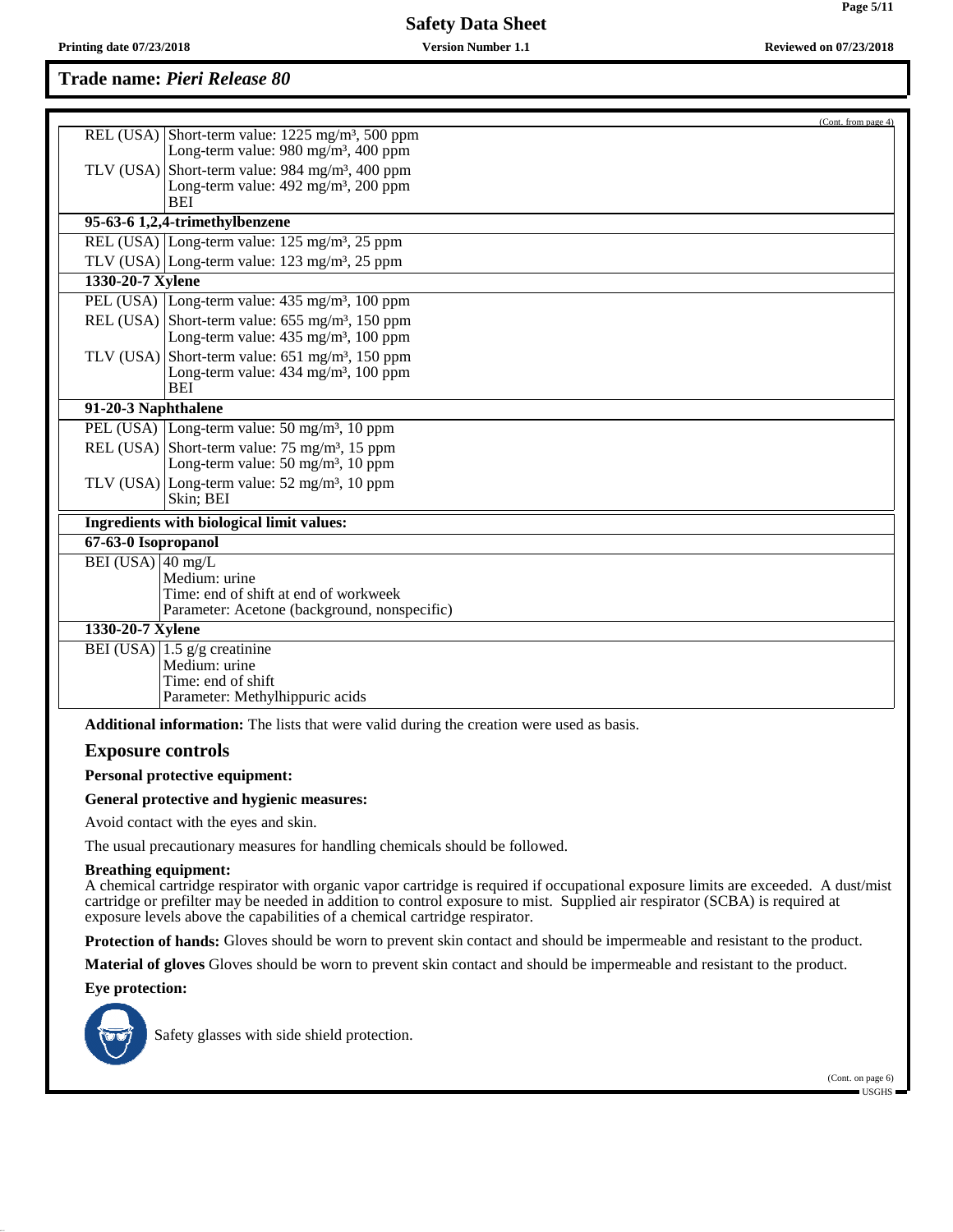**Page 6/11**

## **Trade name:** *Pieri Release 80*

(Cont. from page 5) Safety glasses with side shields should be worn to prevent contact due to splashing. Under high vapor mist concentrations, tightly sealed goggles should be worn.



A face shield should also be worn if there is potential exposure to splash or spray.

#### **Body protection:**

Protective work clothing

Use personal protective equipment as required.

Take off contaminated clothing.

# \* **9 Physical and chemical properties**

| Information on basic physical and chemical properties                                                                                              |                                                                                                                   |
|----------------------------------------------------------------------------------------------------------------------------------------------------|-------------------------------------------------------------------------------------------------------------------|
| <b>General Information</b><br>Appearance:<br>Form:<br>Color:<br>Odor:<br><b>Odor threshold:</b>                                                    | Liquid<br>According to product specification<br>Characteristic<br>Not determined.                                 |
| $pH-value (\sim):$                                                                                                                                 | Not determined.                                                                                                   |
| <b>Change in condition</b><br><b>Melting point/Melting range:</b><br><b>Boiling point/Boiling range:</b><br><b>Flash point:</b>                    | Undetermined.<br>82 °C (179.6 °F)<br>49 °C (120.2 °F)                                                             |
| <b>Flammability (solid, gaseous):</b>                                                                                                              | Not applicable.                                                                                                   |
| <b>Ignition temperature:</b>                                                                                                                       | 230 °C (446 °F)                                                                                                   |
| <b>Decomposition temperature:</b><br>Auto igniting:<br>Danger of explosion:                                                                        | Not determined.<br>Product is not self-igniting.<br>In use, may form flammable/explosive vapor-air mixture.       |
| <b>Explosion limits:</b><br>Lower:<br><b>Upper:</b>                                                                                                | Not determined.<br>Not determined.                                                                                |
| Vapor pressure:<br>Density: (~) at 20 $^{\circ}$ C (68 $^{\circ}$ F)<br><b>Relative density</b><br><b>Vapor density</b><br><b>Evaporation</b> rate | Not determined.<br>$0.8$ g/cm <sup>3</sup> (6.7 lbs/gal)<br>Not determined.<br>Not determined.<br>Not determined. |
| Solubility in / Miscibility with<br>Water:                                                                                                         | Not miscible or difficult to mix.                                                                                 |
| Partition coefficient (n-octanol/water): Not determined.                                                                                           |                                                                                                                   |
| Viscosity:<br>Dynamic:<br>Kinematic:<br>Molecular weight                                                                                           | Not determined.<br>Not determined.<br>Not applicable.                                                             |
| <b>Other information</b>                                                                                                                           | No further relevant information available.<br>USGHS-                                                              |

(Cont. on page 7)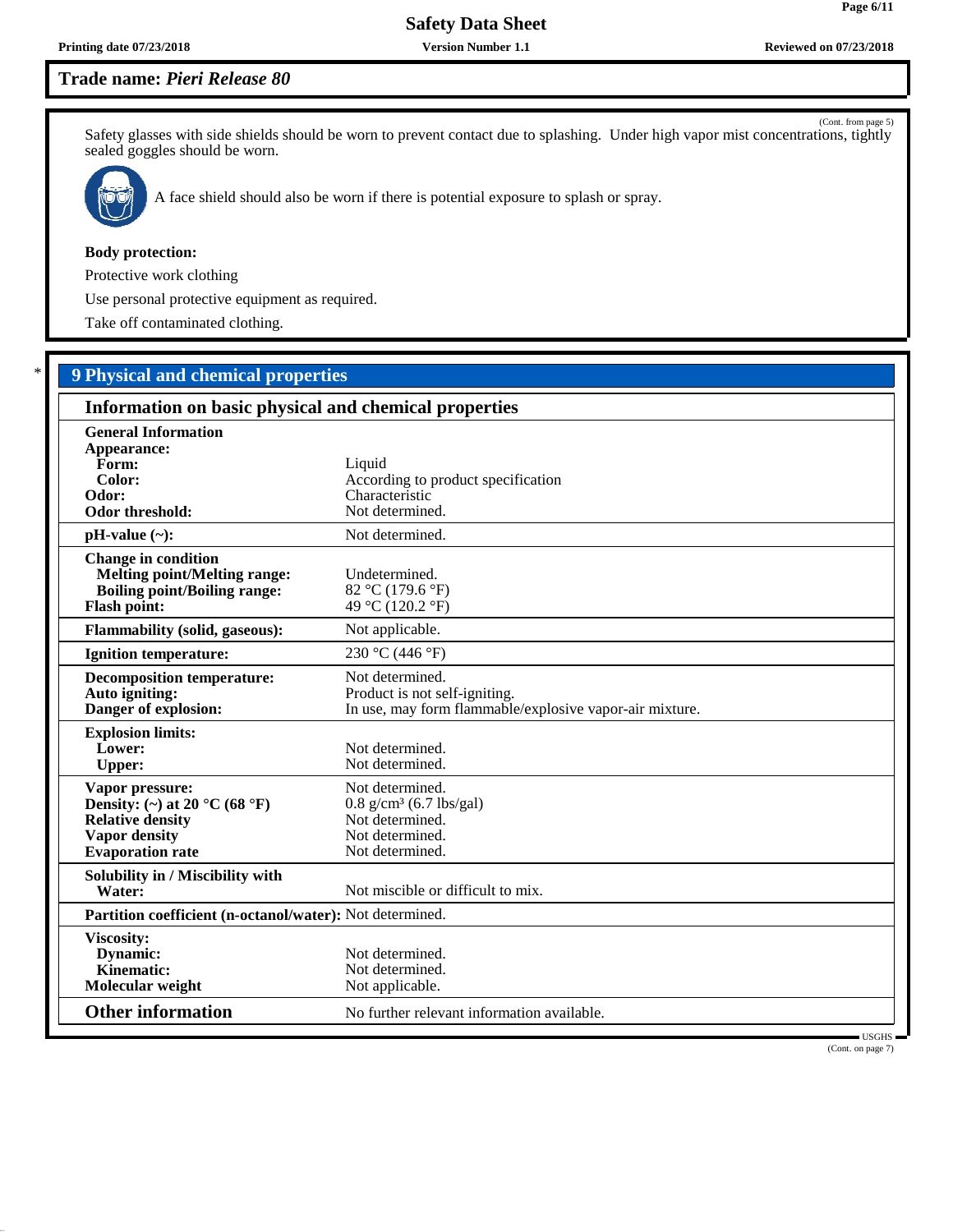**Trade name:** *Pieri Release 80*

## **10 Stability and reactivity**

**Reactivity** Stable under normal conditions.

**Chemical stability**

**Thermal decomposition:** No decomposition if used according to specifications.

**Possibility of hazardous reactions** No dangerous reactions known.

**Conditions to avoid** No further relevant information available.

**Incompatible materials:** No further relevant information available.

**Hazardous decomposition products:**

Carbon monoxide and carbon dioxide

Hydrocarbons Other potentially hazardous products may also be formed.

Additional information: See section 7 for information on handling, storage and conditions to be avoided.

## **11 Toxicological information**

#### **Delayed and immediate effects and chronic effects from short or long term exposure** May cause damage to organs through prolonged or repeated exposure.

## **Information on toxicological effects**

**Acute toxicity:**

|                                 |      | LD/LC50 values relevant for classification:                            |
|---------------------------------|------|------------------------------------------------------------------------|
| 67-63-0 Isopropanol             |      |                                                                        |
| Oral                            | LD50 | $5045$ mg/kg (rat)                                                     |
| Dermal                          | LD50 | 13400 mg/kg (rabbit)                                                   |
|                                 |      | $4570$ mg/kg (rat)                                                     |
|                                 |      | Inhalation CL50, 4h $\frac{72600 \text{ mg}}{m^3}$ (rat)               |
|                                 |      | LC50, 4h $30 \text{ mg/l}$ (rat)                                       |
|                                 | LD50 | 12800 mg/kg (rabbit) (cutaneous)                                       |
|                                 |      | 1088 mg/kg (rat) (cutaneous)                                           |
|                                 |      | 95-63-6 1,2,4-trimethylbenzene                                         |
| Dermal                          | LD50 | 3160 mg/kg (rabbit)                                                    |
|                                 |      | $>3500$ mg/kg (rat)                                                    |
|                                 |      | Inhalation $LC50$ , 4h   18 mg/l (rat)                                 |
| 1330-20-7 Xylene                |      |                                                                        |
| Dermal                          | LD50 | 4200 mg/kg (rabbit)                                                    |
|                                 |      | Inhalation LC50, 4h $\left  27.6 \right $ mg/l (rat)                   |
| 91-20-3 Naphthalene             |      |                                                                        |
| Dermal                          | LD50 | $5000$ mg/kg (rat)                                                     |
|                                 |      | $5000$ mg/kg (rat)                                                     |
|                                 |      | Inhalation $ LC50, 4h  > 100$ mg/l (rat)                               |
| 100-41-4 Ethylbenzene           |      |                                                                        |
| Dermal                          | LD50 | $3500$ mg/kg (rat)                                                     |
|                                 |      | 17800 mg/kg (rabbit)                                                   |
| <b>Primary irritant effect:</b> |      |                                                                        |
|                                 |      | on the skin: Causes skin irritation.                                   |
|                                 |      | on the eye: Causes serious eye irritation.<br>$(C_{out}$ on none $(0)$ |

(Cont. from page 6)

(Cont. on page 8)

USGHS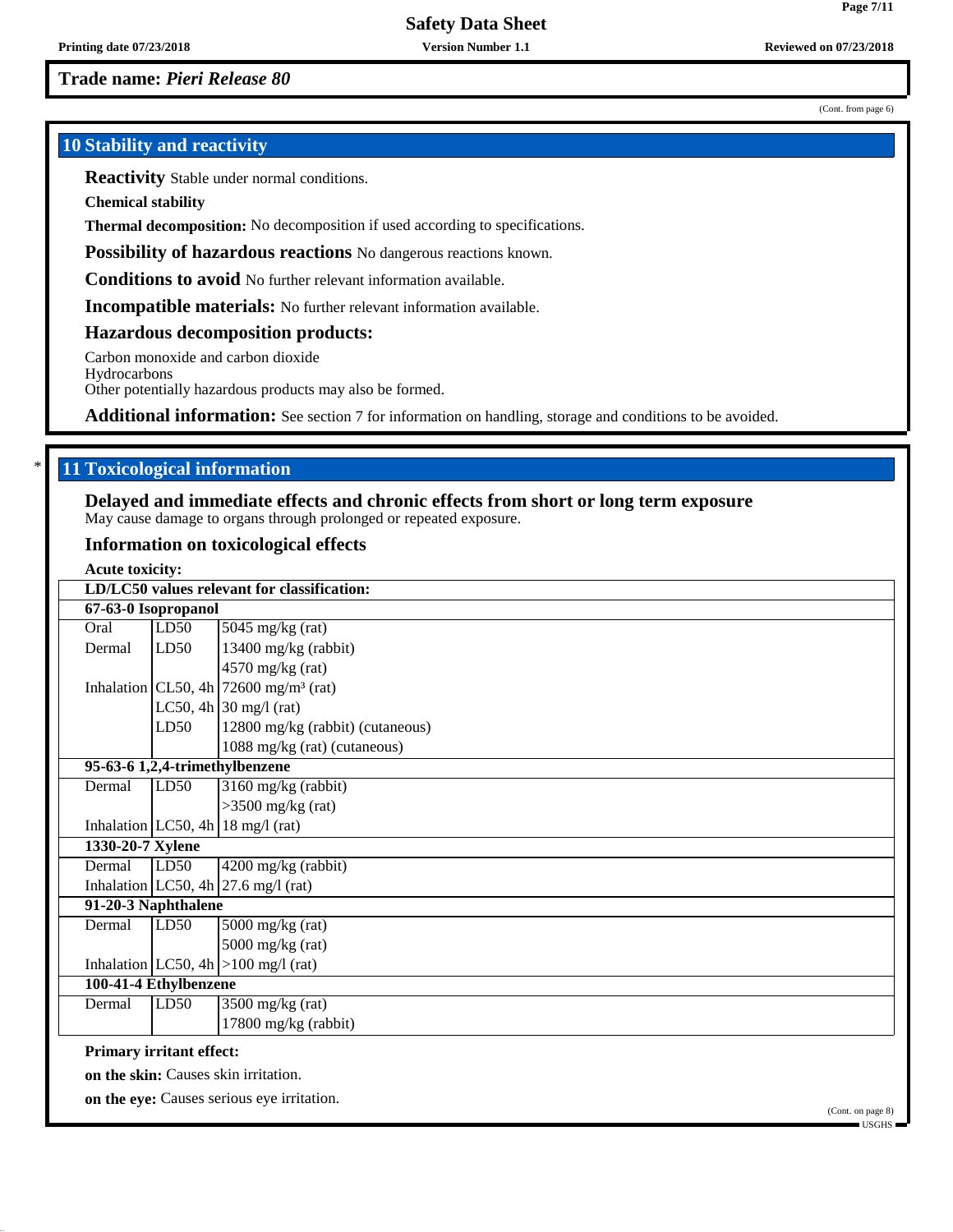## **Trade name:** *Pieri Release 80*

(Cont. from page 7)

**Page 8/11**

**inhalation:** Harmful if inhaled.

#### **Ingestion:**

Harmful: may cause lung damage if swallowed.

May cause damage to the central nervous system through prolonged or repeated exposure.

### **Additional toxicological information:**

Suspected of causing cancer.

Chemicals contained in this product can affect the skin, heart, brain, liver, kidneys, lungs and spleen. Over exposure by inhalation may be fatal due to pulmonary edema (fluid in lungs). This material may be harmful or fatal if swallowed. Ingestion may result in vomiting; aspiration (breathing) of vomitus into lungs must be avoided as even small quantities may result in aspiration pneumonitis. Some harmful effects are also possible through skin absorption.

#### **Carcinogenic categories**

| <b>IARC (International Agency for Research on Cancer) Human Carcinogenicity:</b><br>Group 1- Positive, Group 2A- Probable, Group 2B- Possible, Group 3- Not Classifiable |    |
|--------------------------------------------------------------------------------------------------------------------------------------------------------------------------|----|
| 67-63-0 Isopropanol                                                                                                                                                      | 3  |
| 1330-20-7 Xylene                                                                                                                                                         | 3  |
| 91-20-3 Naphthalene                                                                                                                                                      | 2B |
| $100-41-4$ Ethylbenzene                                                                                                                                                  | 2B |
| <b>NTP (National Toxicology Program)</b><br>$K-Known$ to be carcinogenic, $\overline{R}-May$ reasonably be anticipated to be carcinogenic                                |    |
| 91-20-3 Naphthalene                                                                                                                                                      | R  |
| <b>OSHA-Ca (Occupational Safety &amp; Health Administration)</b>                                                                                                         |    |
| None of the ingredients is listed.                                                                                                                                       |    |

## **12 Ecological information**

## **Toxicity**

**Aquatic toxicity:**

#### **67-63-0 Isopropanol**

CE50, 48h 13300 mg/l (daphnia magna) (OECD 202) CE50, 72h >1000 mg/l (algae) (OECD 201) CL50, 96h 9640 mg/l (fish) (OECD 203)

**Persistence and degradability** No further relevant information available.

## **Behavior in environmental systems:**

**Bioaccumulative potential** No further relevant information available.

**Mobility in soil** No further relevant information available.

## **Ecotoxical effects:**

**Remark:** Harmful to fish

## **Additional ecological information:**

## **General notes:**

Harmful to aquatic organisms

Do not allow product to reach ground water, water course or sewage system, even in small quantities.

Danger to drinking water if even extremely small quantities leak into the ground.

## **Results of PBT and vPvB assessment**

**PBT:** Not applicable. **vPvB:** Not applicable.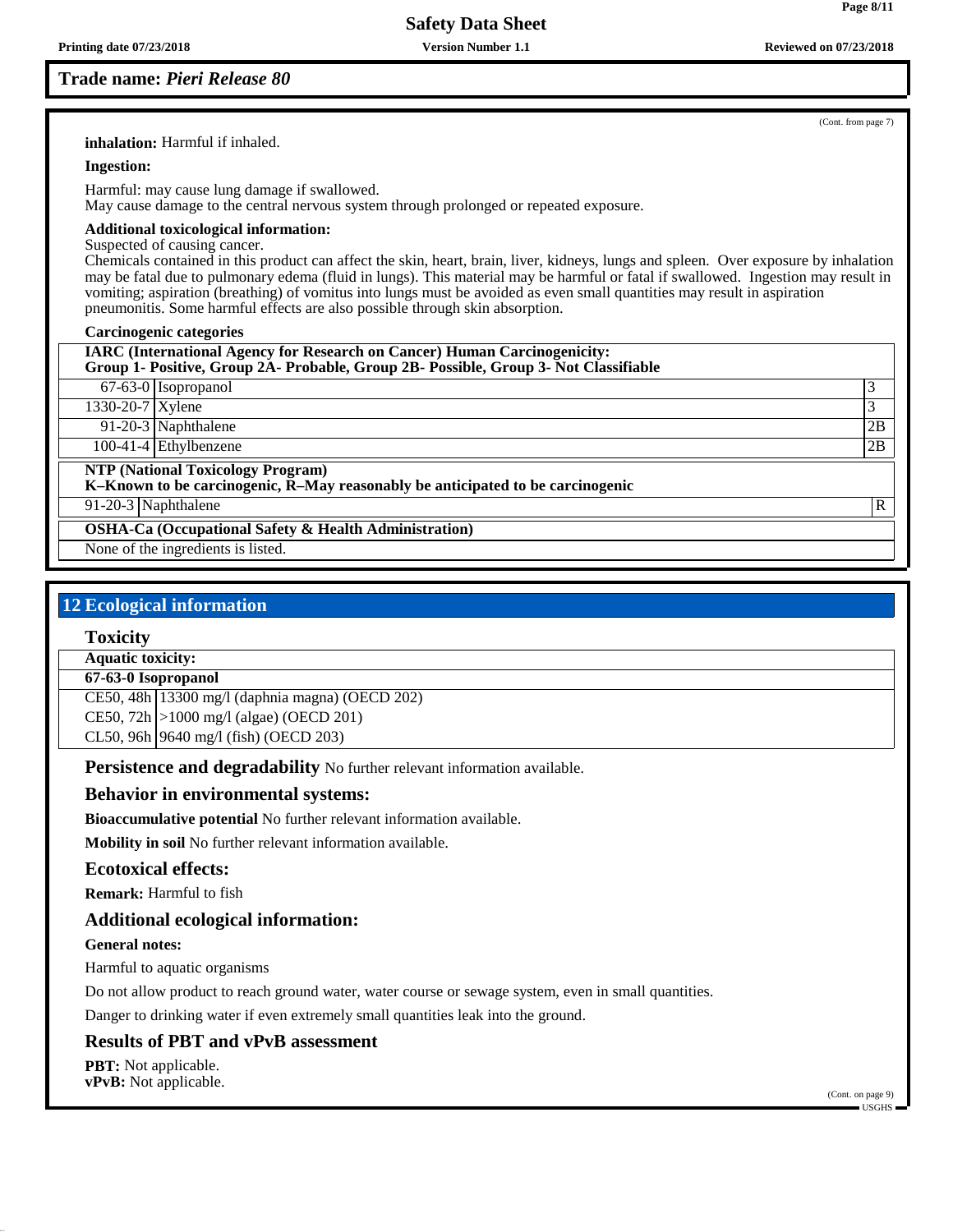**Trade name:** *Pieri Release 80*

(Cont. from page 8)

**Page 9/11**

**Other adverse effects** No further relevant information available.

## **13 Disposal considerations**

### **Disposal methods:**

Consult all regulations (federal, state, provincial, local) or a qualified waste disposal firm when characterizing product for disposal. Dispose of waste in accordance with all applicable regulations.

**Recommendation:**



Must not be disposed of together with household garbage. Do not allow product to reach sewage system.

## **Uncleaned packagings:**

**Recommendation:** Dispose of contents/container in accordance with local/regional/national/international regulations.

| <b>14 Transport information</b>                                                            |                                                                                                     |
|--------------------------------------------------------------------------------------------|-----------------------------------------------------------------------------------------------------|
| <b>UN-Number</b><br><b>IMDG, IATA</b>                                                      | <b>UN1993</b>                                                                                       |
|                                                                                            |                                                                                                     |
| UN proper shipping name<br>IMDG, IATA                                                      | FLAMMABLE LIQUID, N.O.S. (TURPENTINE SUBSTITUTE, ISOPROPANOL<br>(ISOPROPYL ALCOHOL))                |
| <b>Transport hazard class(es)</b>                                                          |                                                                                                     |
| <b>IMDG, IATA</b>                                                                          |                                                                                                     |
|                                                                                            |                                                                                                     |
| <b>Class</b>                                                                               | 3 Flammable liquids                                                                                 |
| Label                                                                                      | 3                                                                                                   |
| <b>Packing group</b><br>IMDG, IATA                                                         | III                                                                                                 |
| <b>Environmental hazards:</b><br><b>Marine pollutant:</b>                                  | N <sub>o</sub>                                                                                      |
|                                                                                            |                                                                                                     |
| <b>Special precautions for user</b> Warning: Flammable liquids<br>Danger code (Kemler): 30 |                                                                                                     |
| <b>EMS</b> Number:                                                                         | $F-E,S-E$                                                                                           |
| <b>Stowage Category</b>                                                                    | B                                                                                                   |
| <b>Transport/Additional information:</b>                                                   |                                                                                                     |
| <b>DOT</b>                                                                                 |                                                                                                     |
| <b>Remarks:</b>                                                                            | Nonbulk over the road shipments are not regulated.                                                  |
| <b>IMDG</b>                                                                                |                                                                                                     |
| Limited quantities (LQ)                                                                    | 1L                                                                                                  |
| <b>Excepted quantities (EQ)</b>                                                            | Code: E2                                                                                            |
|                                                                                            | Maximum net quantity per inner packaging: 30 ml<br>Maximum net quantity per outer packaging: 500 ml |
|                                                                                            | (Cont. on page 10)                                                                                  |
|                                                                                            | $-$ USGHS $-$                                                                                       |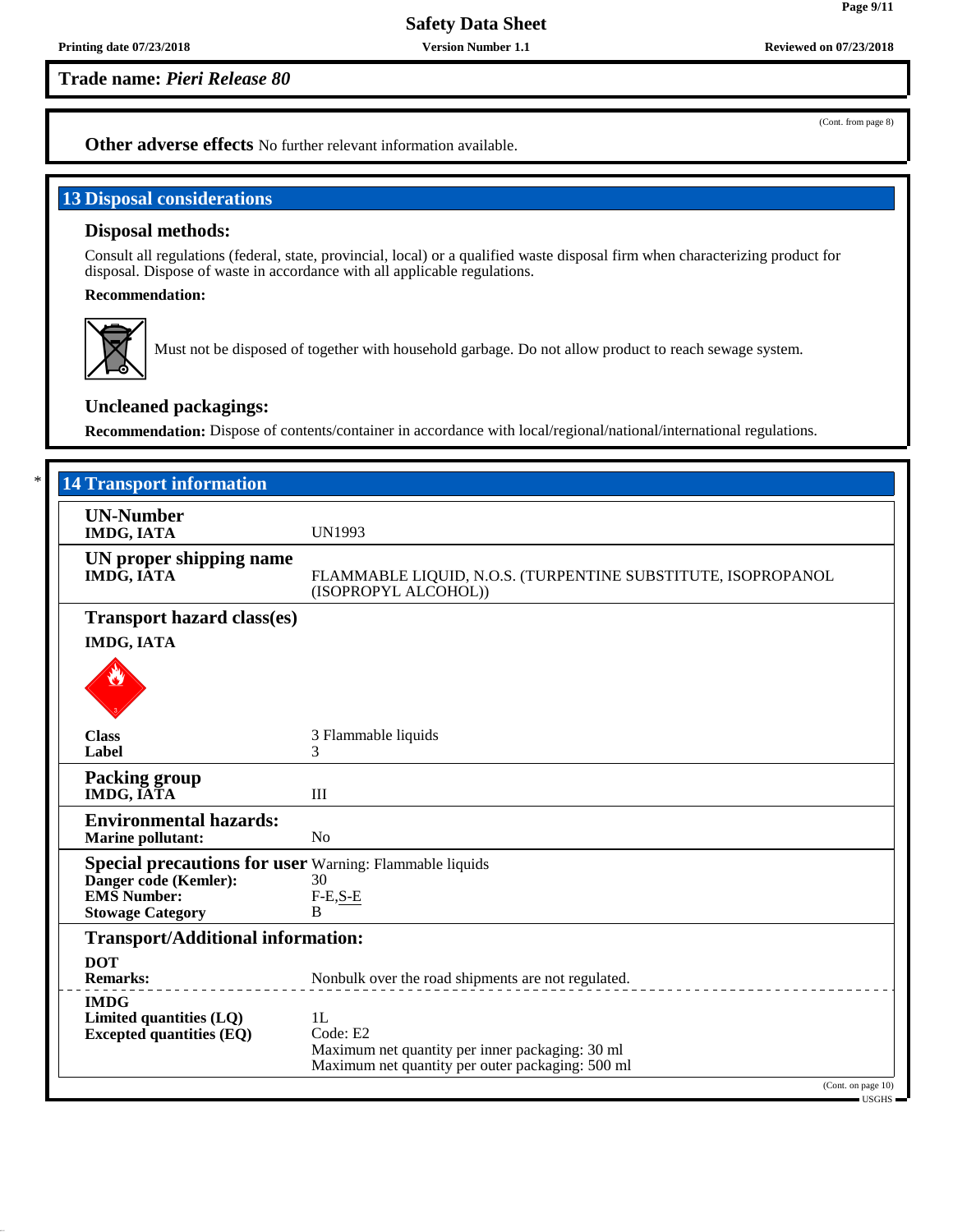## **Trade name:** *Pieri Release 80*

**UN "Model Regulation":** UN 1993 FLAMMABLE LIQUIDS, N.O.S. (TURPENTINE SUBSTITUTE, ISOPROPANOL), 3, III

## **15 Regulatory information SARA (Superfund Amendments and Reauthorization Act) Section 302/304 (extremely hazardous substances):** None of the ingredients is listed. **Section 313 Reportable Ingredients (Chemicals present below reporting threshold are exempt):** 67-63-0 Isopropanol 4.0%  $95-63-6$  | 1,2,4-trimethylbenzene  $\frac{3.1\%}{2.1\%}$  $1330-20-7$  Xylene  $1.8\%$ **SARA Section 312/Tier I & II Hazard Categories:** Physical Hazard - Flammable (gases, aerosols, liquids, or solids) Health Hazard - Carcinogenicity Health Hazard - Acute toxicity (any route of exposure) Health Hazard - Skin Corrosion or Irritation Health Hazard - Serious eye damage or eye irritation Health Hazard - Specific target organ toxicity (single or repeated exposure) Health Hazard - Aspiration Hazard **North America Chemical Inventory Status TSCA (Toxic Substances Control Act - United States):** All ingredients are listed or exempt from listing unless otherwise noted below. **CEPA (Canadian DSL):** All ingredients are listed or exempt from listing unless otherwise noted below. **Right to Know Ingredient Disclosure:** 8016-28-2 Lard oil **California Proposition 65: (Substances <0.1% unless noted in Section 3) Chemicals known to cause cancer:** Naphthalene Ethylbenzene **Chemicals known to cause reproductive toxicity for females:** None of the ingredients is listed. **Chemicals known to cause reproductive toxicity for males:** None of the ingredients is listed. **Chemicals known to cause developmental toxicity:** None of the ingredients is listed. **Carcinogenicity Categories TLV-ACGIH (THE American Conference of Governmental Industrial Hygienists) Human Carcinogen - A1 Confirmed, A2 Suspected, A3 Unknown Relevance, A4 Not Classifiable** Kerosine (petroleum), hydrodesulfurized A3 Isopropanol A4  $\Delta$ Xylene  $\Delta$ 44 **NIOSH-Cancer (National Institute for Occupational Safety and Health)** None of the ingredients is listed. **Volatile Organic Compounds (VOC) reported per the Emission Standards.** 763 g/l / 6.37 lb/gl

## **16 Other information**

The data included herein are presented in accordance with various environment, health and safety regulations. It is the responsibility of a recipient of the data to remain currently informed on chemical hazard information, to design and update its own (Cont. on page 11)

(Cont. from page 9)

**Page 10/11**